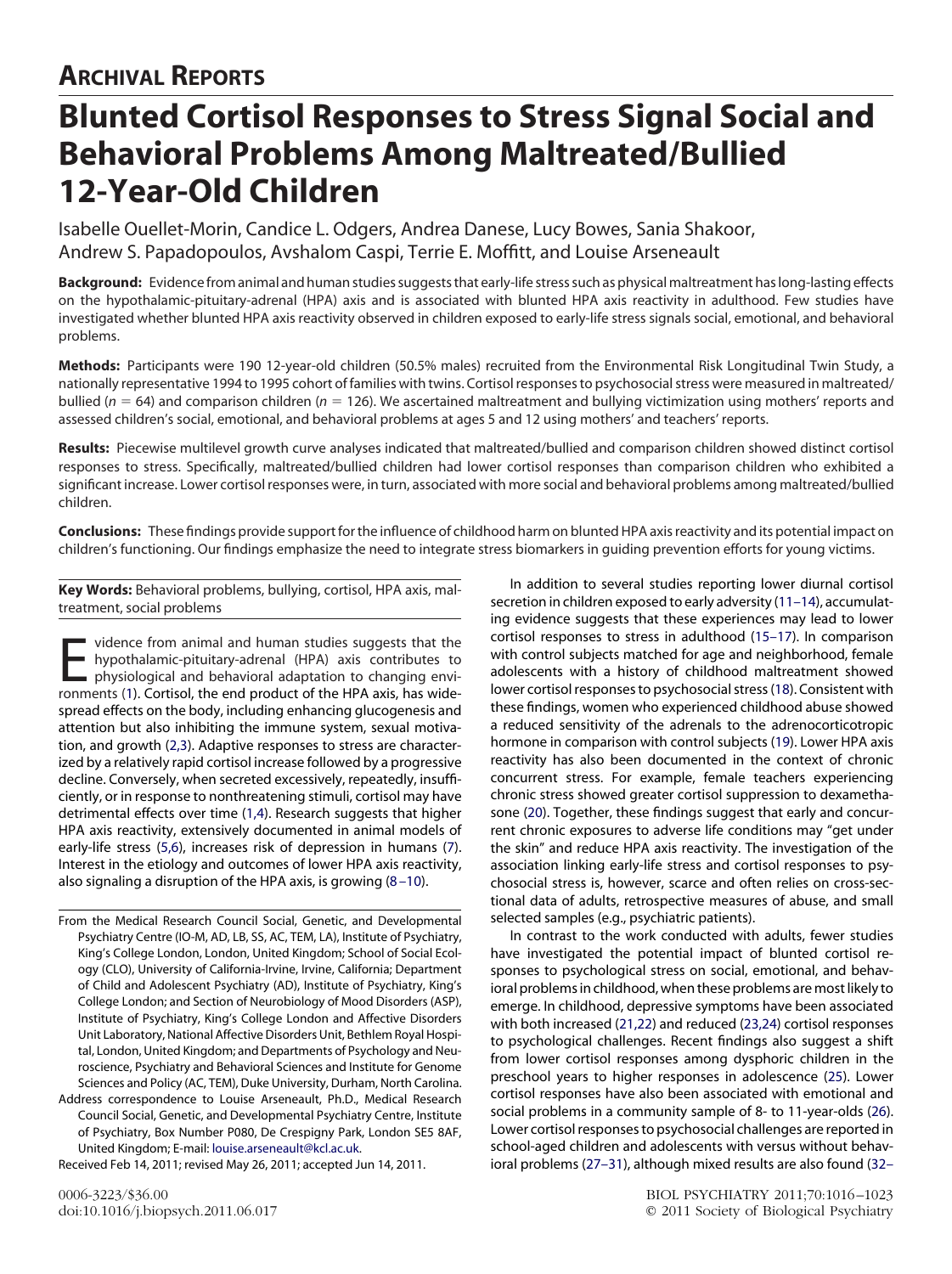[34\)](#page-6-15). Overall, these findings challenge the premise that only higher HPA axis reactivity signals difficulties in childhood and call for a broader investigation as to whether lower cortisol responses to stress may also have negative consequences.

One difficulty in interpreting the associations between cortisol responses to stress and social, emotional, and behavioral problems is that few studies have considered exposure to childhood abuse. Moreover, it is unclear whether similar associations should be expected between cortisol responses and psychological problems among maltreated versus nonmaltreated children. According to a diathesis-stress framework, the association between HPA axis reactivity and children's difficulties could be context-dependant, whereby significant associations are more likely to emerge for children exposed to early adversity [\(35\)](#page-7-0). Distinct patterns of associations between stress biomarkers and anxiety as a function of childhood adversity have been reported [\(36\)](#page-7-1), suggesting that exposure to adverse environments should be considered as a potential moderator of the association between HPA axis reactivity and developmental outcomes.

This study had two objectives. First, because similar patterns of cortisol response to stress have been reported for childhood maltreatment [\(15–18\)](#page-6-6) and bullying victimization [\(37\)](#page-7-2), we examined whether 12-year-old maltreated/bullied children had lower cortisol responses to psychosocial stress than same-aged children. Childhood harm was prospectively and repeatedly measured throughout childhood. Second, we investigated whether lower cortisol responses were associated with social, emotional, and behavioral problems. We further tested whether the associations between cortisol responses and social, emotional, and behavioral problems were stronger among maltreated/bullied versus nonmaltreated/ bullied children.

## **Methods and Materials**

#### **Sample**

Participants were recruited from the Environmental Risk (E-Risk) Longitudinal Twin Study, which tracks the development of a nationally representative birth cohort of 2232 British children [\(38\)](#page-7-3) selected from a larger birth register of twins born in England and Wales in 1994 to 1995 [\(39\)](#page-7-4). The original sample was constructed in 1999 to 2000, when 1116 families with same-sex 5-year-old twins (93% of those eligible) participated in home-visit assessments. Follow-up home visits were conducted when the children were aged 7 (98% participation), 10 (96% participation), and 12 years old (96% participation). Parents gave informed consent and children gave assent. Ethical approval was granted by the Joint South London and Maudsley and the Institute of Psychiatry National Health Service Ethics Committee (London, United Kingdom).

From the total E-Risk sample, we identified 190 12-year-old children (50.5% males) eligible to participate in a substudy of cortisol. Children were selected if they were identical twins and only one twin within the pair was bullied (see below). Most twins were Caucasian (91.6%) and one third of the families came from a low socioeconomic background (33.7%). Children had an IQ within the normal range when they were 5 years of age (from 64 to 142; mean  $[SD] = 101.38 [14.32]$ .

#### **Procedure**

The Psychosocial Stress Test (PST) took place at the research laboratory in the early afternoon (mean  $[SD] = 1:45$  PM  $[22$  minutes]). Each child was individually interviewed by a research assistant with a psychology degree. A video camera was installed in a room to record the cognitive and public speaking tasks adapted from the Trier Social Stress Test for Children [\(40\)](#page-7-5). The cognitive task was first administered using the Children's Paced Auditory Serial Addition Task [\(41\)](#page-7-6). Children heard a random series of 61 numbers ranging from 1 to 9 and were instructed to add the numbers in pairs such that each number was added to the previous one. Participants were told to make as few mistakes as possible because they were in competition against their co-twin and the winner would get a prize. The interviewer did not offer support and avoided eye contact to enhance the stressful aspect of the laboratory challenge. For the public speaking task, children were asked to stand and recall their most unpleasant experience at school in front of an unknown and unexpressive judge and the interviewer. Children had 2 minutes to prepare in silence, standing up in front of the camera, and were then asked to speak for 5 minutes. The PST lasted approximately 13 minutes. At the end of the day, the interviewer told both the twins that they performed very well, rewarded their efforts, and allowed them to ask questions.

## **Main Outcomes**

Cortisol was measured through the collection of five saliva samples. We asked children to use a straw to pass through 1 mL of saliva into the cryovials. The first two samples were collected 20 minutes and 2 minutes before the PST. A third sample was collected 2 minutes after the task. The fourth and fifth samples were collected 25 minutes and 35 minutes after the start of the task. Saliva samples were stored in a  $-$  20°C freezer and analyzed in a single batch using the DPC Inmmulite Immunoassay Analyzer (Siemens Healthcare Diagnostics, Munich, Germany; [www.siemens.com\)](http://www.siemens.com) [\(42\)](#page-7-7). The assay had an analytical sensitivity of .2 nmol/L and interassay/intra-assay precision of less than 10%.

#### **History of Childhood Harm**

Childhood harm consisted of either a history of childhood maltreatment or frequent bullying victimization. A total of 64 children from this substudy sample of 190 participants were harmed (33.7%); 23 were maltreated by an adult (12.1%), 27 were frequently bullied by their peers (14.2%), excluding those who were only occasionally bullied; and 14 were both maltreated and frequently bullied (7.4%).

Maltreatment was documented at each home visit, from ages 5 to 12, by interviewing mothers about past and ongoing physical harm that had happened to their children using the standardized clinical interview protocol from the Multi-Site Child Development Project, which has established validity and reliability in the E-Risk sample and others [\(43\)](#page-7-8). Interviewers coded the likelihood that children had been maltreated based on mothers' narratives. After each wave of the E-Risk Study, two clinical psychologists (T.E.M. and the project coordinator) separately reviewed each child's cumulative dossier of information regarding harm gleaned from the successive home visits (i.e., from repeated caregiver interviews, debriefs with interviewers who coded any indication of child maltreatment, and from intervening clinicians when study made referral). Many, but not all, cases in the course of our research were under investigation by police or social services, already on the child-protection register, or in foster care at follow-up, having been removed from their parents because of abuse. The research team followed the guidelines for referral of families under the United Kingdom's Children Act [\(44\)](#page-7-9).

Bullying victimization was prospectively assessed for all E-Risk participants during the interviews conducted with mothers when children were 7, 10, and 12 years of age. We explained that, "Someone is being bullied when another child: says mean and hurtful things, makes fun or calls a person mean and hurtful names; com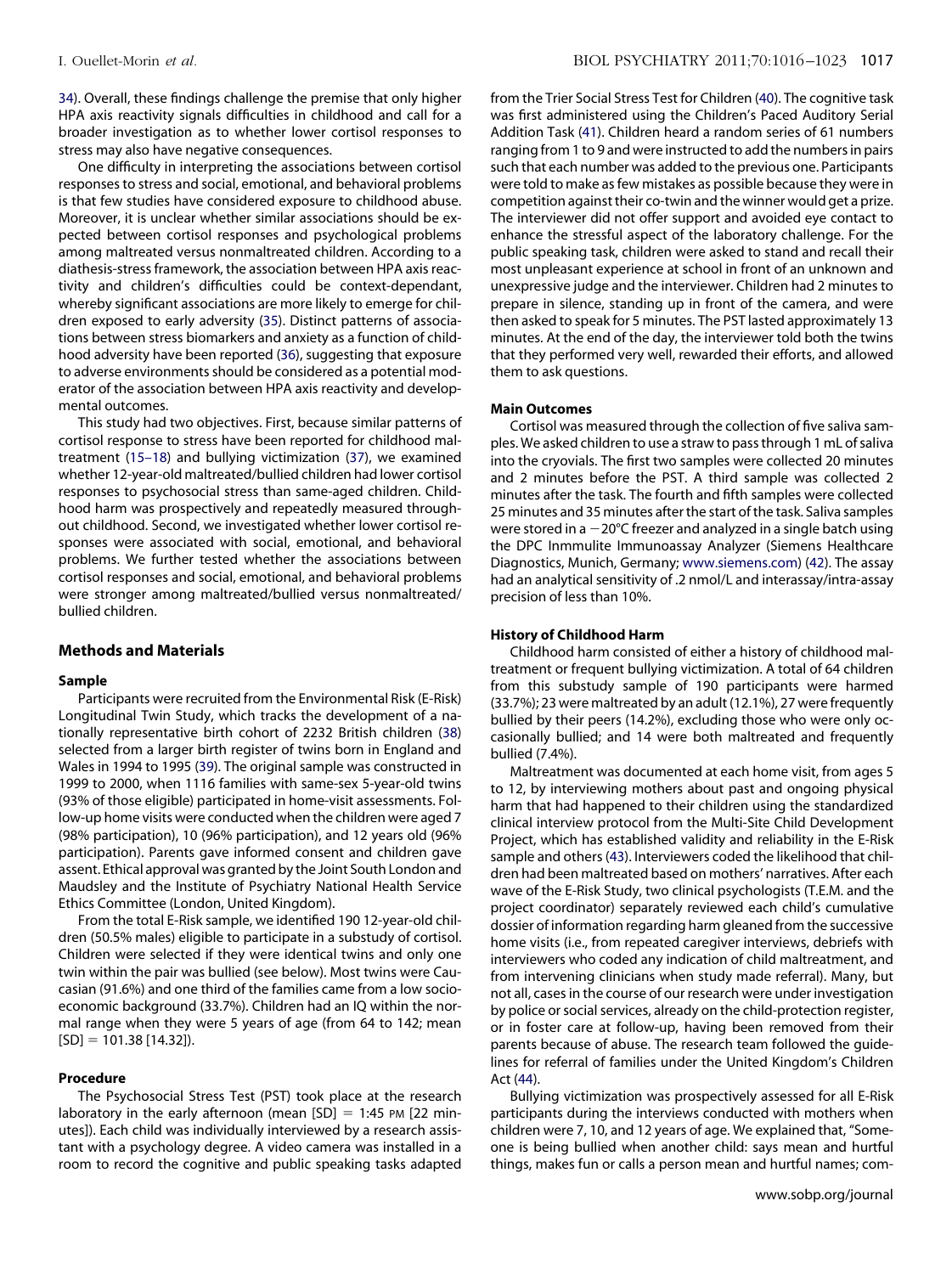pletely ignores or excludes someone from their group of friends; hits, kicks, or shoves a person, or locks them in a room; tells lies or spreads rumors about them; and other hurtful things like these. We call it bullying when these things happen often and when it is difficult to make it stop. We do not call it bullying when it is done in a friendly or playful way." We asked mothers whether each twin had been bullied by another child, responding "never," "yes," or "frequently," An investigator reviewed all descriptions of the bullying events looking for evidence of repeated harmful actions, between children, where there was a power imbalance between the bully and the victim. A test-retest reliability of .87 was noted for 30 parents randomly selected from the total E-Risk sample and who were interviewed 3 to 6 weeks apart. Our findings indicate that mothers are valid and reliable informants of bullying victimization and that they tend to agree with their children's reports [\(45\)](#page-7-10).

Social, emotional, and behavioral problems at age 12 were assessed using the Child Behavior Checklist (CBCL) [\(46\)](#page-7-11) for mothers and the Teacher's Report Form (TRF) [\(47\)](#page-7-12) for teachers. Mothers were given the instrument as a face-to-face interview and teachers responded by mail. Both informants rated each item as being  $0 = not$ true,  $1 =$  somewhat or sometimes true, or  $2 =$  very true or often true. The reporting period was 6 months before the interview. The Social Problems scale is the sum of three items from each of the CBCL and the TRF, including items such as "he/she does not get along with other children." The internal consistency reliability was .74 (range:  $0 - 7$ ; mean [SD] = 1.21 [1.63]) in this substudy sample. The Emotional Problems scale is the sum of 23 items from the CBCL and 27 items from the TRF on the Withdrawn and Anxious/Depressed scales, including items such as "cries a lot" and "worries." The internal consistency reliability was .90 (range: 0 – 45; mean  $[SD] = 11.14 [9.07]$ ) in this substudy sample. The Behavioral Problems scale is the sum of 35 items from the CBCL and 34 items from the TRF on the Delinquency and Aggression scales, including items such as "argues a lot" and "is cruel or nasty to other people." The internal consistency reliability was .93 (range:  $0 - 81$ ; mean [SD] =

17.17 [14.81]) in this substudy sample. As expected, the three scales were significantly correlated (Social-Emotional:  $r = .59$ ,  $p < .001$ ; Social-Behavioral:  $r = .39$ ,  $p < .001$ ; Emotional-Behavioral:  $r = .34$ ,  $p$   $<$  .001) but tapped into different aspects of children's functioning.

# **Individual Risk Factors and Covariates**

A full description of the pre-existing, concomitant, and PSTrelated factors is available online (Supplement 1).

#### **Statistical Analyses**

We examined cortisol response using a piecewise latent growth curve model. This model offers the advantage of capturing nonlinear patterns of change and can be tailored to describe and predict intra-individual change before and following a theoretically meaningful point in time [\(48\)](#page-7-13). Piecewise latent growth curve model estimates separately, but simultaneously, the mean level of cortisol at the end of the PST (intercept) and patterns of cortisol change during the baseline and response phases [\(Figure 1\)](#page-2-0). The model contained both fixed and random estimates, corresponding to the parameters' mean and variance across individuals. Models were fitted in Mplus Version 6.11 (Muthén & Muthén, Los Angeles, California) [\(49\)](#page-7-14) using maximum likelihood estimation. We used the COMPLEX option in Mplus to compute adjusted standard error estimates correcting for the nonindependence of observations. All models were evaluated using recommended fit indices, including root mean square error of approximation, where values  $<$  08 indicate acceptable fit and values  $< 0.05$  indicate good fit; confirmatory fit index, where estimates  $>$ .90 indicate acceptable fit and values  $>$ .95 indicate good fit; and the standardized root mean square residual, where values  $<$ .08 are considered acceptable [\(50,51\)](#page-7-15).

We tested our objectives in three steps. First, we captured the pattern of cortisol response for the entire sample by estimating the intercept along with the baseline and response slopes. We then tested whether maltreated/bullied and comparison children showed distinct patterns of cortisol response to stress. Because



<span id="page-2-0"></span>Figure 1. Cortisol responses ( $\pm$  SEM) to the Psychosocial Stress Test (PST) in the total sample and according to maltreatment/bullying victimization.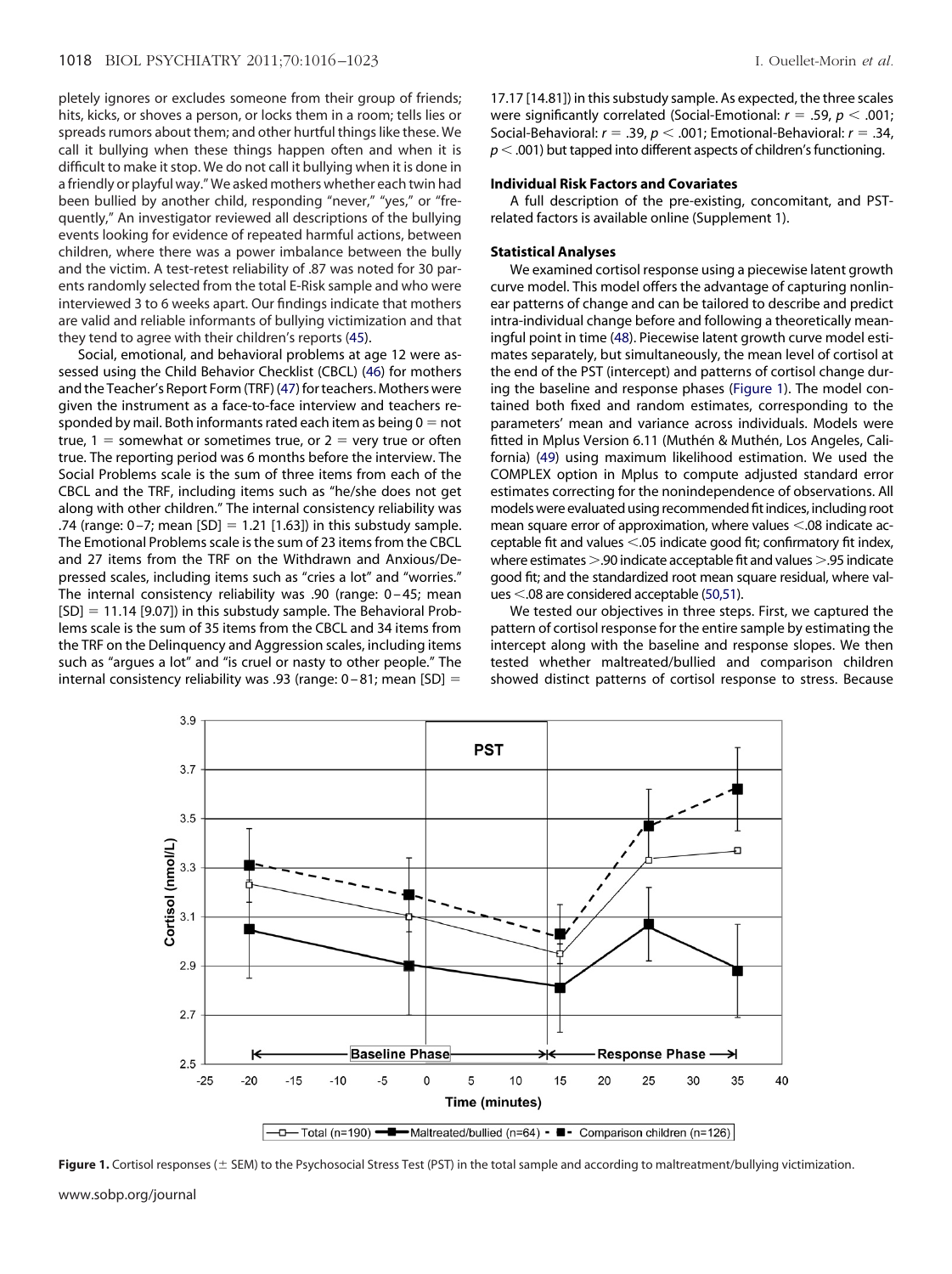<span id="page-3-0"></span>**Table 1.** Fixed, Random, and Covariance Estimates of Mean Cortisol Levels at the End of the Psychosocial Stress Test and Cortisol Changes During the Baseline and Response Phases in the Total Sample of Children  $(n = 190)$ 

|                                         |        | <b>Statistics</b> |                   |  |  |
|-----------------------------------------|--------|-------------------|-------------------|--|--|
| Parameters                              | R      | SE                | CR                |  |  |
| Fixed (means)                           |        |                   |                   |  |  |
| Intercept $(y_0)$                       | 2.97   | .13               | $23.43^a$         |  |  |
| Baseline slope $(y_h)$                  | $-.07$ | .03               | $-2.56^{b}$       |  |  |
| Response slope (y,)                     | .21    | .05               | $4.49^{a}$        |  |  |
| Random (variances)                      |        |                   |                   |  |  |
| Intercept $(\sigma_0)$                  | 1.70   | .24               | 7.02 <sup>a</sup> |  |  |
| Baseline slope $(\sigma_{\rm b})$       | .05    | .01               | $3.32^{a}$        |  |  |
| Response slope $(\sigma_r)$             | .18    | .06               | 2.83 <sup>c</sup> |  |  |
| Covariances                             |        |                   |                   |  |  |
| Intercept – Baseline slope $(y_0, y_0)$ | $-.04$ | .05               | $-.75$            |  |  |
| Intercept – Response slope $(y_0, y_0)$ | .11    | .09               | 1.25              |  |  |
| Baseline – Response slope $(y_n,y_n)$   | .08    | .02               | 3.28 <sup>a</sup> |  |  |

The CR refers to the ratio of the unstandardized beta estimate over the standard error (B/SE). Fit statistics:  $\chi^2 = 41.24$ , df = 10, CFI = .94, RMSEA = .13, SRMR  $=$  .07. The fixed estimate of the intercept represents the mean cortisol level at the end of the Psychosocial Stress Test, while the fixed estimates of the baseline and response slopes reflect the change of cortisol (nmol/L) per 10-minute interval.

B, unstandardized beta estimate; CFI, confirmatory fit index; CR, Critical Ratio; RMSEA, root mean square error of approximation; SE, standard error; SRMR, standardized root mean square residual. *<sup>a</sup>*

 ${}^{a}p$  < .001.

 $p^{b}$ *p*  $< .05$ .

 $\epsilon_p$  < .01.

maltreated/bullied children had increased emotional and behavioral problems at age 5 (Table S1 in Supplement 1), we subsequently controlled for these potential confounders. Second, we extracted the intercept, baseline, and response slope estimates derived in Mplus to test, using linear regression models, whether cortisol responses were associated with social, emotional, and behavioral problems. Third, we tested whether childhood harm moderated these associations by including an interaction term (cortisol response  $\times$  childhood harm) in the regression models. We again controlled for age-5 social, emotional, and behavioral problems.

Regression analyses were performed using STATA version 6 (Stata-Corp LP, College Station, Texas). To control for nonindependent observations, analyses were adjusted with tests based on the sandwich or Huber/White variance estimator [\(52\)](#page-7-16).

#### **Results**

#### **Do Children Show a Cortisol Response to the Psychosocial Stress Test?**

[Figure 1](#page-2-0) illustrates the pattern of cortisol secretion before and following the PST for the total sample (solid thin line). [Table 1](#page-3-0) further specifies the fixed and random effect estimates of the mean cortisol levels at the end of the PST (intercept) and baseline and response slopes. During the baseline phase, children exhibited a significant cortisol decrease of .07 nmol/L per 10-minute interval (baseline slope) to reach a mean cortisol value of 2.97 nmol/L at the end of the PST. In response to the PST, children showed a significant mean cortisol increase of .21 nmol/L per 10-minute interval (response slope). The variance terms indicated that children varied significantly from one another on their cortisol levels at the end of the PST (intercept) and with respect to how they changed during the baseline and response phases. The covariance between the two slopes indicated that a more abrupt cortisol decrease in the baseline phase was associated with an elevated response to the PST. The influence of the baseline slope on cortisol response was thus controlled for in further analyses.

## **Does Cortisol Response to Stress Differ Between Maltreated/ Bullied Versus Comparison Children?**

Maltreated/bullied children did not differ from the comparison group with respect to their mean cortisol levels at the end of the PST  $(p = .48)$  or their rate of change in cortisol during the baseline phase  $(p = .85)$ . However, we observed significant differences in cortisol responses between the two groups following the PST ( $p = .005$ ) [\(Table 2,](#page-3-1) model 1). [Figure 1](#page-2-0) illustrates similar decreasing levels of cortisol before and during the PST in maltreated/bullied (bold solid line) and comparison children (bold dashed line). However, distinct patterns emerged thereafter; comparison children exhibited the expected increase in cortisol after the PST, whereas maltreated/ bullied children did not. This finding held when pre-existing emotional and behavioral problems were controlled for [\(Table 2,](#page-3-1) model

<span id="page-3-1"></span>**Table 2.** Associations Between Childhood Harm (Maltreatment/Bullying) and Cortisol Levels (Intercept, Baseline Slope, Response Slope) During the Psychosocial Stress Test Controlling for Age-5 Emotional and Behavioral Problems ( $n = 190$ )

| Parameters                                  | Model 1 |           |            | Model 2 |      |             |
|---------------------------------------------|---------|-----------|------------|---------|------|-------------|
|                                             | B       | <b>SE</b> | CR         | B       | SE.  | CR          |
| Childhood Harm $\rightarrow$ Intercept      | $-.19$  | .26       | $-.70$     | $-.09$  | .26  | $-.37$      |
| Childhood Harm $\rightarrow$ Baseline Slope | .009    | .05       | .19        | $-.01$  | .05  | $-.22$      |
| Childhood Harm $\rightarrow$ Response Slope | $-.23$  | .08       | $2.79^{a}$ | $-.25$  | .08  | $-2.99^{a}$ |
| Behavioral $Pb \rightarrow$ Intercept       |         |           |            | $-.01$  | .01  | $-1.05$     |
| Behavioral Pb $\rightarrow$ Baseline Slope  |         |           |            | .001    | .002 | .53         |
| Behavioral Pb $\rightarrow$ Response Slope  |         |           |            | .001    | .004 | .39         |
| Emotional $Pb \rightarrow$ Intercept        |         |           |            | $-.01$  | .01  | $-.88$      |
| Emotional $Pb \rightarrow$ Baseline Slope   |         |           |            | .005    | .003 | 1.66        |
| Emotional $Pb \rightarrow$ Response Slope   |         |           |            | .002    | .006 | .35         |

The CR refers to the ratio of the unstandardized beta estimate over the standard error (B/SE). Fit statistics of Model 1:  $\chi^2$  = 45.00, df = 12, CFI = .94, RMSEA = .12, SRMR = .06; Model 2:  $\chi^2$  = 55.27, df = 16, CFI = .94, RMSEA = .11,  $SRMR = .04$ .

B, unstandardized parameter estimate; CFI, confirmatory fit index; CR, critical ratio; Pb, problems; RMSEA, root mean square error of approximation; SE, standard error; SRMR, standardized root mean square residual. *<sup>a</sup>*

 ${}^{a}p$  < .01.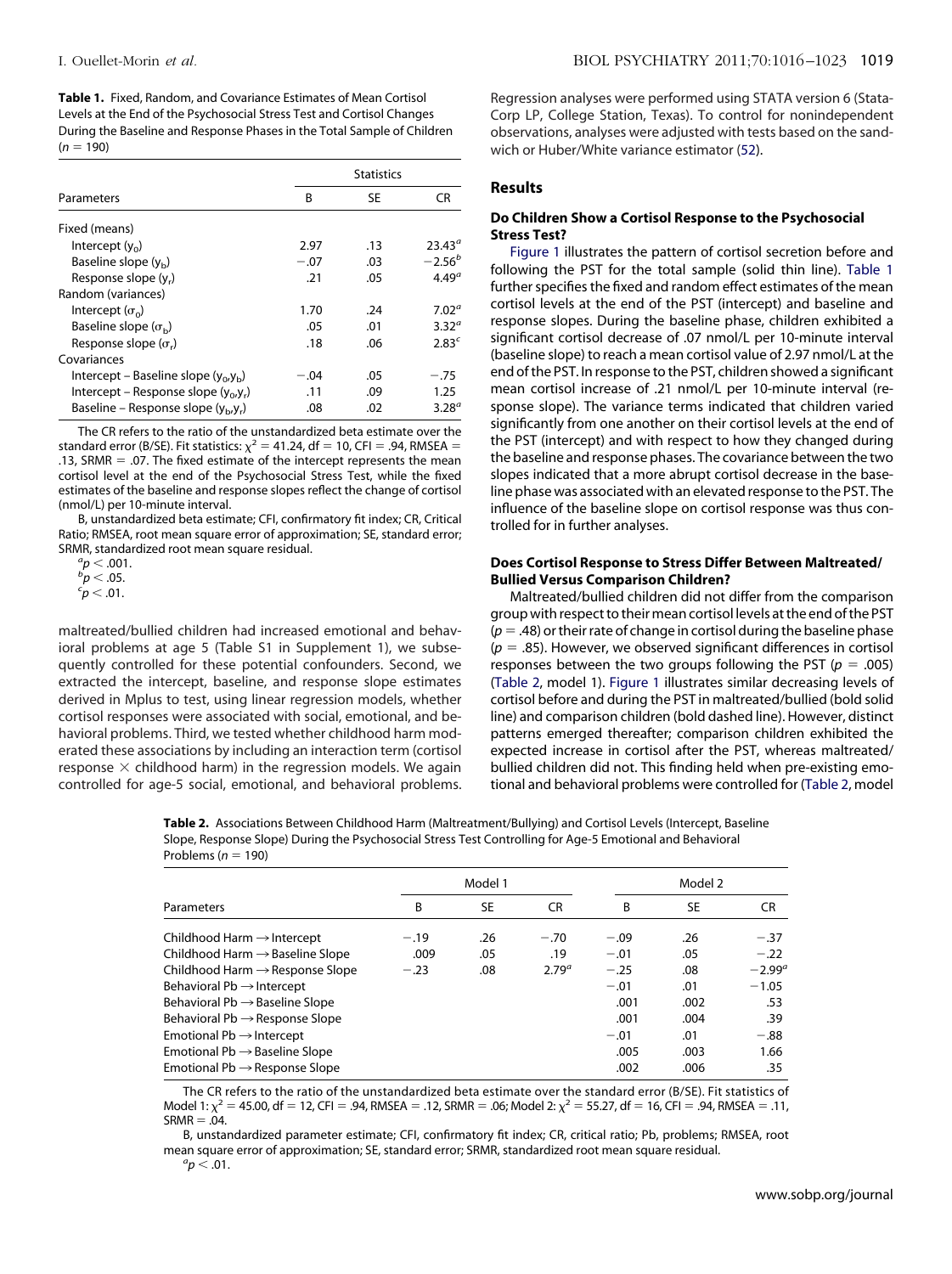<span id="page-4-0"></span>

| Table 3. Associations Between Cortisol Response and Children's Social, |
|------------------------------------------------------------------------|
| Emotional, and Behavioral Problems at Age 12 According to Childhood    |
| Harm (Maltreatment/Bullying) ( $n = 190$ )                             |

|                            | Model 1 |           |                   | Model 2  |      |                   |
|----------------------------|---------|-----------|-------------------|----------|------|-------------------|
|                            | B       | <b>SE</b> | t                 | B        | SE   | t                 |
| Social Problems            |         |           |                   |          |      |                   |
| Cortisol response          | $-2.33$ | .74       | $-3.13^{a}$       | $-2.29$  | .69  | $-3.30^{b}$       |
| Childhood harm             | 1.02    | .26       | $3.93^{b}$        | 1.29     | .30  | $4.30^{b}$        |
| Cortisol response $\times$ |         |           |                   |          |      |                   |
| childhood harm             |         |           |                   | $-1.68$  | .68  | $-2.45^{c}$       |
| <b>Emotional Problems</b>  |         |           |                   |          |      |                   |
| Cortisol response          | $-3.60$ | 5.67      | $-.64$            | $-3.48$  | 5.67 | $-.61$            |
| Childhood harm             | 3.92    | 1.44      | 2.72 <sup>a</sup> | 4.66     | 1.54 | 3.02 <sup>a</sup> |
| Cortisol response $\times$ |         |           |                   |          |      |                   |
| childhood harm             |         |           |                   | $-4.54$  | 3.58 | $-1.27$           |
| <b>Behavioral Problems</b> |         |           |                   |          |      |                   |
| Cortisol response          | $-8.86$ | 9.79      | $-.90$            | $-8.47$  | 9.57 | $-.88$            |
| Childhood harm             | 6.09    | 2.73      | 2.23 <sup>c</sup> | 8.39     | 2.96 | $2.84^{a}$        |
| Cortisol response $\times$ |         |           |                   |          |      |                   |
| childhood harm $\times$    |         |           |                   |          |      |                   |
| Victimization              |         |           |                   | $-14.14$ | 4.79 | $-2.95^a$         |

Adjusted regression analyses controlling for sex, intercept and baseline slope. No significant gender moderation effects were detected. Therefore, all analyses were conducted on the combined sample of boys and girls.

B, unstandardized beta; SE, standard error.

 $b_p < 0.001$ .

 $\epsilon_p$  < .05.

2). The model represented an adequate fit to the data (confirmatory fit index  $= .94$ , root mean square error of approximation  $= .11$ , standardized root mean square residual  $= .04$ ).

# **Is Cortisol Response Associated with Social, Emotional, and Behavioral Problems and Is This Association Stronger Among Maltreated/Bullied Versus Comparison Children?**

[Table 3](#page-4-0) (model 1) shows that childhood harm was significantly associated with children's social, emotional, and behavioral problems. In contrast, lower cortisol responses were significantly associated with more social problems but not with emotional and behavioral problems. The moderated regression analyses in [Table 3](#page-4-0) (model 2) show that the associations between cortisol response and children's social and behavioral problems were stronger among maltreated/bullied children than among comparison children. These interactions were statistically significant when predicting social and behavioral problems and remained significant when age-5 problems were included in the models (social problems:  $t = -2.56$ ,  $p = .01$ ; behavioral problems:  $t = -2.64$ ,  $p = .01$ ). [Figure 2](#page-4-1) shows that the associations between cortisol response to stress and children's social, emotional, and behavioral problems were of moderate effect size and significant for social and behavioral problems among children who were maltreated/bullied. These associations were uniformly small and nonsignificant among comparison children.

# **Discussion**

This study provides support for the hypothesis that early exposure to adverse life conditions could result in lower HPA axis reactivity to stress in childhood. Our laboratory stress paradigm elicited a significant cortisol response in comparison children but not in maltreated/bullied children for whom measures of harm were collected prospectively and repeatedly in childhood. We also showed that lower cortisol responses were associated with more social and behavioral difficulties but only among maltreated/bullied children. These findings suggest that blunted cortisol responses to stress



<span id="page-4-1"></span>

 $a_p^o$   $\leq$  .01.<br> *p*  $\geq$  00.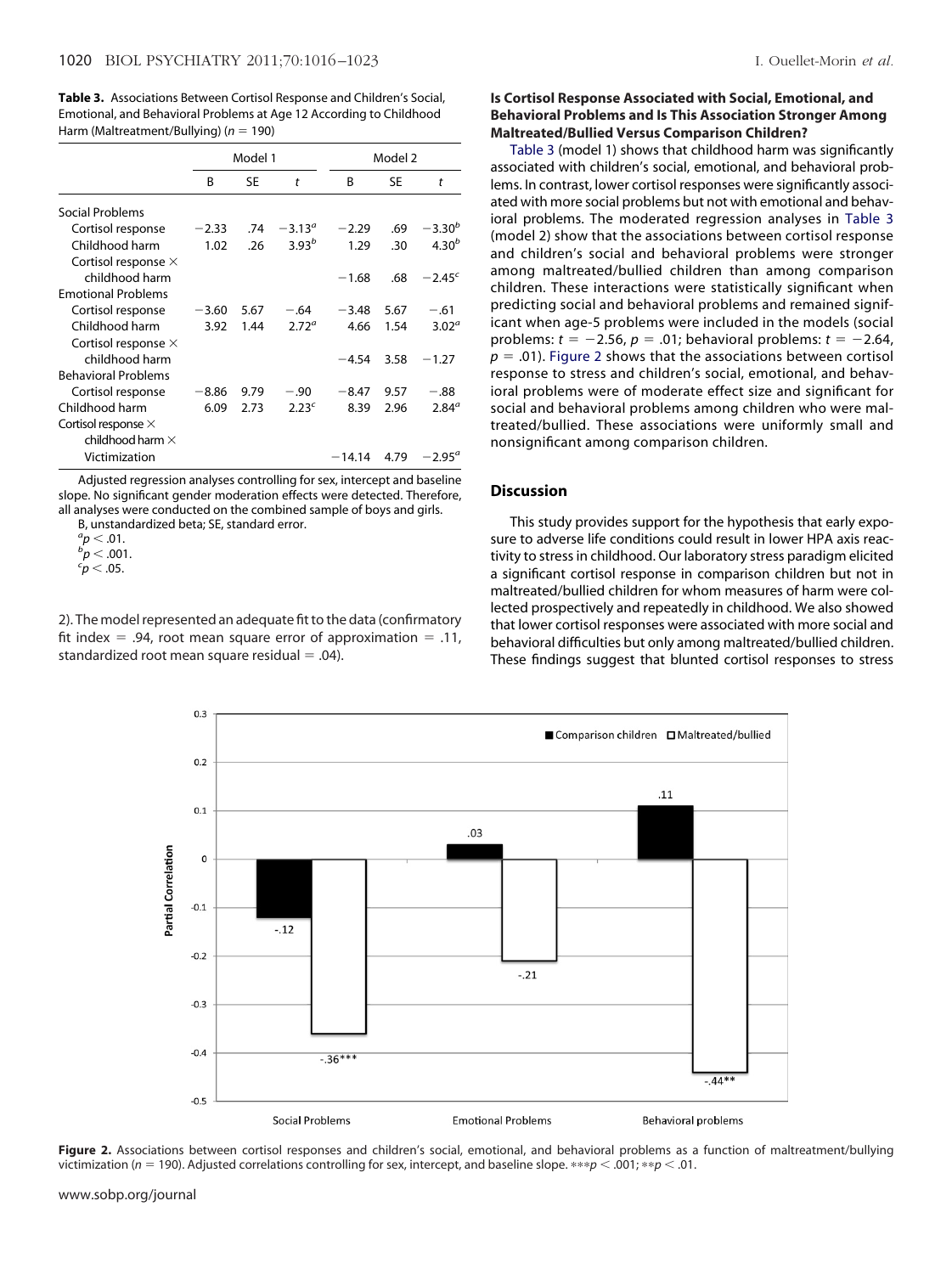may co-occur with social and behavioral problems, especially among maltreated/bullied children.

Our findings are consistent with a large body of evidence highlighting lower cortisol responses to stress in individuals who faced early-life stress [\(8,9,16 –18,53\)](#page-6-4). We extended these findings in three ways. First, we showed that low cortisol responses in participants exposed to childhood harm can already be detected at 12 years and are thus not restricted to late adolescence and adulthood. This is consistent with lower cortisol response to stress noted in children exposed to interparental conflict [\(31\)](#page-6-16), suggesting that the lowering effect of adverse experiences on HPA axis reactivity may not be limited to direct victimization. Second, although maltreated/bullied children had more emotional and behavioral difficulties than comparison children at age 5, these pre-existing differences did not account for the lower cortisol responses shown in maltreated/bullied children. Controlling for individual characteristics was important, as these traits may elicit negative parental practices and bullying victimization [\(54,55\)](#page-7-17). Third, we showed that childhood harm was associated with lower cortisol responses to stress, which signaled increased social and behavioral problems among maltreated/ bullied children.

This investigation showed that lower cortisol responses to stress were associated with social and behavioral problems only among maltreated/bullied children. Blunted HPA axis reactivity may therefore point to increased developmental risks for individuals confronting childhood harm. This pattern of results is consistent with other reports suggesting that the associations between disrupted HPA axis reactivity and social and emotional difficulties vary as a function of early-life stress [\(35\)](#page-7-0). Previous research showed that depressed adolescents with a history of maltreatment had lower cortisol responses to stress than minimally depressed or healthy participants. Conversely, depression severity was not associated with cortisol responses among nonmaltreated participants [\(56\)](#page-7-18). Taken together, these studies suggest that lower HPA axis reactivity may signal psychological problems among individuals exposed to childhood maltreatment.

There is also evidence that early adversity moderates the relationship between cortisol responses to stress and social outcomes [\(57\)](#page-7-19). Preschoolers who showed high cortisol responses were less prosocial than control subjects when living in high familial adversity but tended to be more prosocial than control subjects when exposed to low familial adversity. Notably, higher prosocial behaviors were observed for lower responders when exposed to high familial adversity. One hypothesis is that participants' age may explain these findings. A shift from increased [\(58\)](#page-7-20) to reduced [\(29,30,59,60\)](#page-6-17) cortisol responses to psychosocial stress is typically noted between preschoolers and adolescents with behavioral problems. A similar shift from increased to reduced cortisol secretion has also been documented among children and adults confronted with childhood abuse [\(61,62\)](#page-7-21). This pattern of cortisol change over time is consistent with the attenuation hypothesis, which posits that persisting activations eventually downregulate HPA axis reactivity to limit repeated physiological, emotional, and behavioral responses to stress [\(63,64\)](#page-7-22). Whether preschoolers experiencing chronic adversity are more likely to show lower HPA axis reactivity and greater behavioral problems later in life should be examined prospectively.

Moderating effects of early adversity have also been reported in the context of diurnal cortisol secretion, where higher morning cortisol was associated with more problematic functioning in nonmaltreated but not in maltreated children [\(65\)](#page-7-23). Stronger associations were also found between diurnal cortisol and aggression among nonmaltreated versus maltreated children [\(66\)](#page-7-24). These find-

ings suggest the need to better characterize the potential moderating influence of adverse childhood experiences in the investigation of the physiological correlates of children's functioning.

The present study suggests that adverse experiences resulting in lower HPA axis reactivity may place individuals at greater risk for social and behavioral problems. Although the mechanisms involved remain uncertain, several hypotheses can be put forward. Environmentally induced alterations in brain structures regulating HPA axis reactivity (e.g., amygdala, hypothalamus) could affect both cortisol responses to stress and behaviors [\(1,3\)](#page-6-0). For example, altered amygdala activity likely affects emotional responses to threats, acquisition of conditioned fears, and apprehension of punishment [\(67\)](#page-7-25), landmarks of persistent externalizing problems [\(64,68 –70\)](#page-7-26). Lower cortisol responses to stress have also been proposed to interfere with children's functioning through reduced sensitivity to punishment [\(71\)](#page-7-27), decreased inhibition of socially inappropriate behaviors [\(72\)](#page-7-28), and negative mood fluctuations under stress [\(73\)](#page-7-29). Perhaps central to these difficulties is the reduced ability to maintain positive engagement in increasingly complex social environments [\(9\)](#page-6-18). Children need to integrate several high-order cognitive and affective processes regulated by brain structures receptive to cortisol to interact positively with their peers. Lower cortisol secretion under stress and interconnected suboptimal functioning of brain structures regulating the HPA axis could jeopardize maltreated/bullied children's capacity to establish healthy social relationships. Studies integrating biological markers present at multiple levels of analysis (e.g., cortisol, functional magnetic resonance imaging) are needed to better understand the underpinnings of social and behavioral problems among maltreated/bullied children.

The present findings should be considered in light of some limitations. First, it is possible that lower cortisol response reflects the influence of genetic factors rather than environmental influences. Exposure to maltreatment and bullying has been shown to have an environmentally-mediated effect on children's mental health [\(74,75\)](#page-7-30), which suggests that childhood harm could have a similar effect on HPA axis reactivity. Second, we measured cortisol on only one occasion and could not test whether differences in cortisol responses to stress were present before childhood harm. However, because we assessed the confounding effect of a wide range of early characteristics, we speculate that this alternative is unlikely. Third, our cortisol assessment would have benefited from a longer relaxation period before the stress paradigm, as stable pretest levels were not reached. An additional posttest saliva sample would have also allowed a better characterization of the distinct response patterns between the two groups.

We found that maltreated/bullied children had a blunted cortisol response to stress and that this lack of response was associated with increased social and behavioral problems. These findings have implications for research and clinical practice. First, future research investigating HPA axis reactivity and behavior can benefit from adopting a diathesis-stress framework. Early-life exposure to adversity involving childhood harm could serve as a measure of diathesis in future studies and may reveal larger effects of lower HPA axis reactivity on behavior. Second, prevention and intervention efforts should integrate cortisol as a part of their overall assessment and test whether changes in cortisol are associated with increased psychological resilience or improvement in social and behavioral problems among maltreated/bullied children. Preliminary findings suggest that attachment-based and family-based preventive intervention successfully normalizes HPA axis reactivity in high-risk children [\(76,77\)](#page-7-31), which, in turn, mediates a greater decline in aggression [\(78\)](#page-7-32). Better understanding of the biological, emotional, and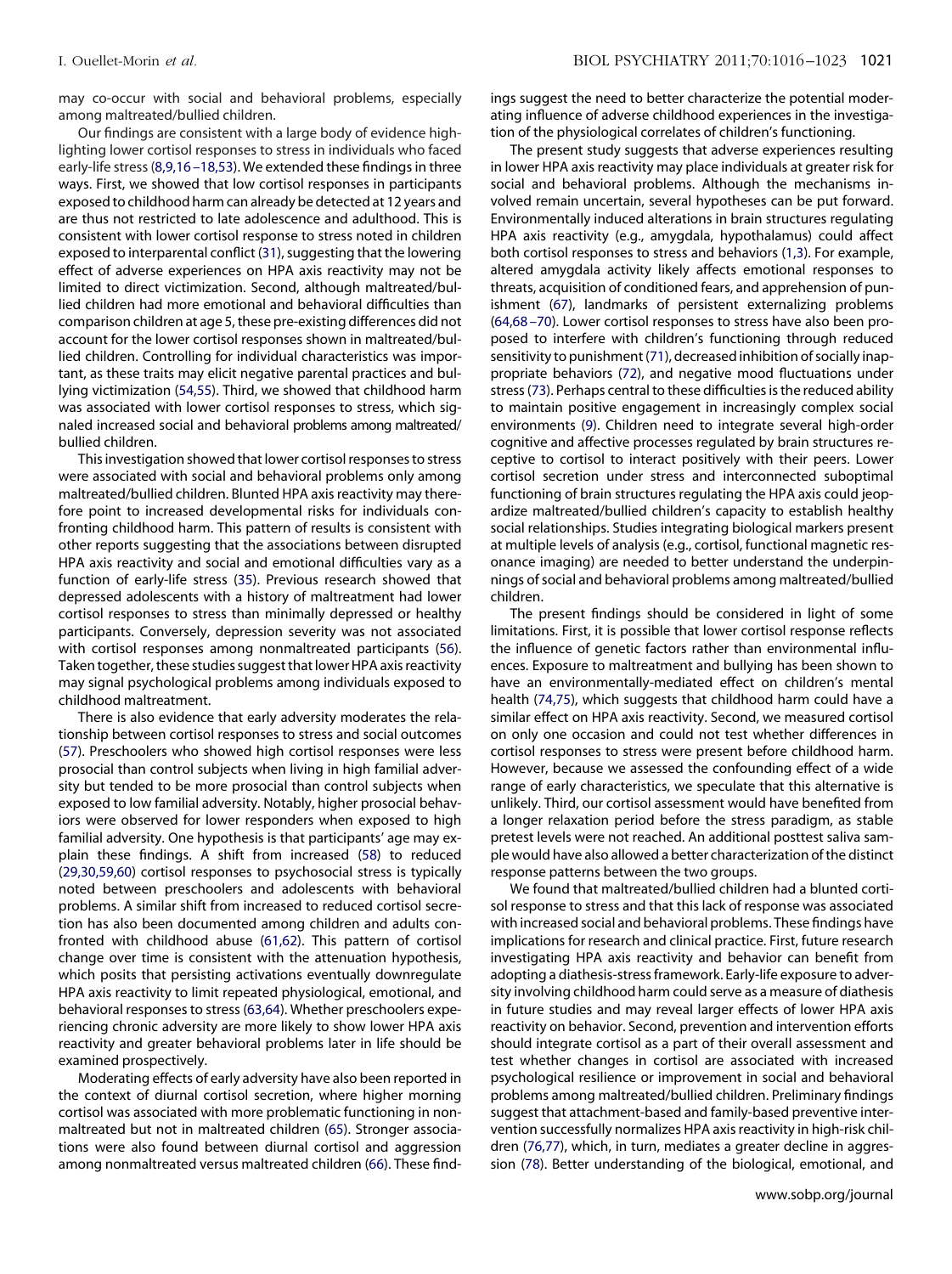cognitive mechanisms underlying the developmental risk associated with blunted HPA axis reactivity is needed to inform prevention efforts among at-risk children.

*The Environmental Risk Longitudinal Twin Study is funded by the Medical Research Council (G9806489 and G1002190). Additional support was provided by the Jacobs Foundation, the British Academy, the Nuffield Foundation, the Economic and Social Research Council (RES-177-25-0013), and National Institute of Child Health and Human Development (HD061298). Isabelle Ouellet-Morin is supported by the Canadian Institutes of Health Research. Candice L. Odgers is a William T. Grant Scholar. Andrea Danese is supported by a National Alliance for Research on Schizophrenia and Depression Young Investigator Award; Sania Shakoor is supported by the Medical Research Council; and Avshalom Caspi is a Royal Society Wolfson Research Merit Award holder.*

*We are grateful to the families and the twins' teachers for their participation. Our thanks to Michael Rutter and Robert Plomin, to Thomas Achenbach for kind permission to adapt the Child Behavior Checklist, to Irene Papadopoulosfor technical assistance, and to members of the Environmental Risk Longitudinal Twin Study team for their dedication, hard work, and insights.*

*All authors report no biomedical financial interests or potential conflicts of interest.*

*Supplementary material cited in this article is available online.*

- <span id="page-6-0"></span>1. Lupien SJ, McEwen BS, Gunnar MR, Heim C (2009): Effects of stress throughout the lifespan on the brain, behaviour and cognition. *Nat Rev Neurosci* 10:434 – 445.
- <span id="page-6-1"></span>2. Sapolsky RM, Romero LM, Munck AU (2000): How do glucocorticoids influence stress responses? Integrating permissive, suppressive, stimulatory, and preparative actions. *Endocr Rev* 21:55– 89.
- 3. Schulkin J (2003): Allostasis: A neural behavioral perspective. *Horm Behav* 43:21–27.
- 4. McEwen BS (2004): Protective and damaging effects of the mediators of stress and adaptation: Allostasis and allostatic load. In: Schulkin J, editor. *Allostasis, Homeostasis, and the Costs of Physiological Adaptation*. Cambridge, UK: Cambridge University Press, 65–98.
- <span id="page-6-2"></span>5. Suomi SJ (1997): Early determinants of behaviour: Evidence from primate studies. *Br Med Bull* 53:170 –184.
- 6. Meaney MJ, Szyf M (2005): Environmental programming of stress responses through DNA methylation: Life at the interface between a dynamic environment and a fixed genome. *Dialogues Clin Neurosci* 7:103–123.
- <span id="page-6-3"></span>7. Heim C, Newport DJ, Mletzko T, Miller AH, Nemeroff CB (2008): The link between childhood trauma and depression: Insights from HPA axis studies in humans. *Psychoneuroendocrinology* 33:693–710.
- <span id="page-6-18"></span><span id="page-6-4"></span>8. Heim C, Ehlert U, Hellhammer DH (2000): The potential role of hypocortisolism in the pathophysiology of stress-related bodily disorders. *Psychoneuroendocrinology* 25:1–35.
- 9. Gunnar MR, Vazquez DM (2001): Low cortisol and a flattening of expected daytime rhythm: Potential indices of risk in human development. *Dev Psychopathol* 13:515–538.
- <span id="page-6-5"></span>10. Fries E, Hesse J, Hellhammer J, Hellhammer DH (2005): A new view on hypocortisolism. *Psychoneuroendocrinology* 30:1010 –1016.
- 11. Cicchetti D, Rogosch FA (2001): Diverse patterns of neuroendocrine activity in maltreated children. *Dev Psychopathol* 13:677– 693.
- 12. Fisher PA, Gunnar MR, Dozier M, Bruce J, Pears KC (2006): Effects of therapeutic interventions for foster children on behavioral problems, caregiver attachment, and stress regulatory neural systems. *Ann N Y Acad Sci* 1094:215–225.
- 13. Dozier M, Manni M, Gordon MK, Peloso E, Gunnar MR, Stovall-McClough KC, *et al.* (2006): Foster children's diurnal production of cortisol: An exploratory study. *Child Maltreat* 11:189 –197.
- 14. Bruce J, Fisher PA, Pears KC, Levine S (2009): Morning cortisol levels in preschool-aged foster children: Differential effects of maltreatment type. *Dev Psychobiol* 51:14 –23.
- <span id="page-6-6"></span>15. Tyrka AR, Wier L, Price LH, Ross N, Anderson GM, Wilkinson CW, Carpenter LL (2008): Childhood parental loss and adult hypothalamic-pituitaryadrenal function. *Biol Psychiatry* 63:1147–1154.
- 16. Elzinga BM, Roelofs K, Tollenaar MS, Bakvis P, van Pelt J, Spinhoven P (2008): Diminished cortisol responses to psychosocial stress associated with lifetime adverse events: A study among healthy young subjects. *Psychoneuroendocrinology* 33:227–237.
- 17. Carpenter LL, Carvalho JP, Tyrka AR, Wier LM, Mello AF, Mello MF, *et al.* (2007): Decreased adrenocorticotropic hormone and cortisol responses to stress in healthy adults reporting significant childhood maltreatment. *Biol Psychiatry* 62:1080 –1087.
- <span id="page-6-7"></span>18. MacMillan HL, Georgiades K, Duku EK, Shea A, Steiner M, Niec A, *et al.* (2009): Cortisol response to stress in female youths exposed to childhood maltreatment: Results of the Youth Mood Project. *Biol Psychiatry* 66:62– 68.
- <span id="page-6-8"></span>19. Heim C, Newport DJ, Bonsall R, Miller AH, Nemeroff CB (2001): Altered pituitary-adrenal axis responses to provocative challenge tests in adult survivors of childhood abuse. *Am J Psychiatry* 158:575–581.
- <span id="page-6-9"></span>20. Pruessner JC, Hellhammer DH, Kirschbaum C (1999): Burnout, perceived stress, and cortisol responses to awakening. *Psychosom Med* 61:197– 204.
- <span id="page-6-10"></span>21. Rao U, Hammen C, Ortiz LR, Chen LA, Poland RE (2008): Effects of early and recent adverse experiences on adrenal response to psychosocial stress in depressed adolescents. *Biol Psychiatry* 64:521–526.
- <span id="page-6-11"></span>22. Dockray S, Susman EJ, Dorn LD (2009): Depression, cortisol reactivity, and obesity in childhood and adolescence.*J Adolesc Health* 45:344 –350.
- 23. Luby JL, Heffelfinger A, Mrakotsky C, Brown K, Hessler M, Spitznagel E (2003): Alterations in stress cortisol reactivity in depressed preschoolers relative to psychiatric and no-disorder comparison groups. *Arch Gen Psychiatry* 60:1248 –1255.
- 24. Luby JL, Mrakotsky C, Heffelfinger A, Brown K, Spitznagel E (2004): Characteristics of depressed preschoolers with and without anhedonia: Evidence for a melancholic depressive subtype in young children. *Am J Psychiatry* 161:1998 –2004.
- <span id="page-6-12"></span>25. Hankin BL, Badanes LS, Abela JR, Watamura SE (2010): Hypothalamicpituitary-adrenal axis dysregulation in dysphoric children and adolescents: Cortisol reactivity to psychosocial stress from preschool through middle adolescence. *Biol Psychiatry* 68:484 – 490.
- <span id="page-6-13"></span>26. Tyrka AR, Kelly MM, Graber JA, DeRose L, Lee JK, Warren MP, Brooks-Gunn J (2010): Behavioral adjustment in a community sample of boys: Links with basal and stress-induced salivary cortisol concentrations. *Psychoneuroendocrinology* 35:1167–1177.
- <span id="page-6-14"></span>27. Gordis EB, Granger DA, Susman EJ, Trickett PK (2006): Asymmetry between salivary cortisol and alpha-amylase reactivity to stress: Relation to aggressive behavior in adolescents. *Psychoneuroendocrinology* 31: 976 –987.
- 28. Popma A, Jansen LM, Vermeiren R, Steiner H, Raine A, Van Goozen SH, *et al.* (2006): Hypothalamus pituitary adrenal axis and autonomic activity during stress in delinquent male adolescents and controls. *Psychoneuroendocrinology* 31:948 –957.
- <span id="page-6-17"></span>29. Snoek H, Van Goozen SH, Matthys W, Buitelaar JK, van Engeland H (2004): Stress responsivity in children with externalizing behavior disorders. *Dev Psychopathol* 16:389 – 406.
- 30. van Goozen SH, Matthys W, Cohen-Kettenis PT, Gispen-de Wied C, Wiegant VM, van Engeland H (1998): Salivary cortisol and cardiovascular activity during stress in oppositional-defiant disorder boys and normal controls. *Biol Psychiatry* 43:531–539.
- <span id="page-6-16"></span><span id="page-6-15"></span>31. Davies PT, Sturge-Apple ML, Cicchetti D, Cummings EM (2007): The role of child adrenocortical functioning in pathways between interparental conflict and child maladjustment. *Dev Psychol* 43:918 –930.
- 32. Klimes-Dougan B, Hastings PD, Granger DA, Usher BA, Zahn-Waxler C (2001): Adrenocortical activity in at-risk and normally developing adolescents: Individual differences in salivary cortisol basal levels, diurnal variation, and responses to social challenges. *Dev Psychopathol* 13:695– 719.
- 33. McBurnett K, Raine A, Stouthamer-Loeber M, Loeber R, Kumar AM, Kumar M, Lahey BB (2005): Mood and hormone responses to psychological challenge in adolescent males with conduct problems. *Biol Psychiatry* 57:1109 –1116.
- 34. Alink LR, van Ijzendoorn MH, Bakermans-Kranenburg MJ, Mesman J, Juffer F, Koot HM (2008): Cortisol and externalizing behavior in children and adolescents: Mixed meta-analytic evidence for the inverse relation